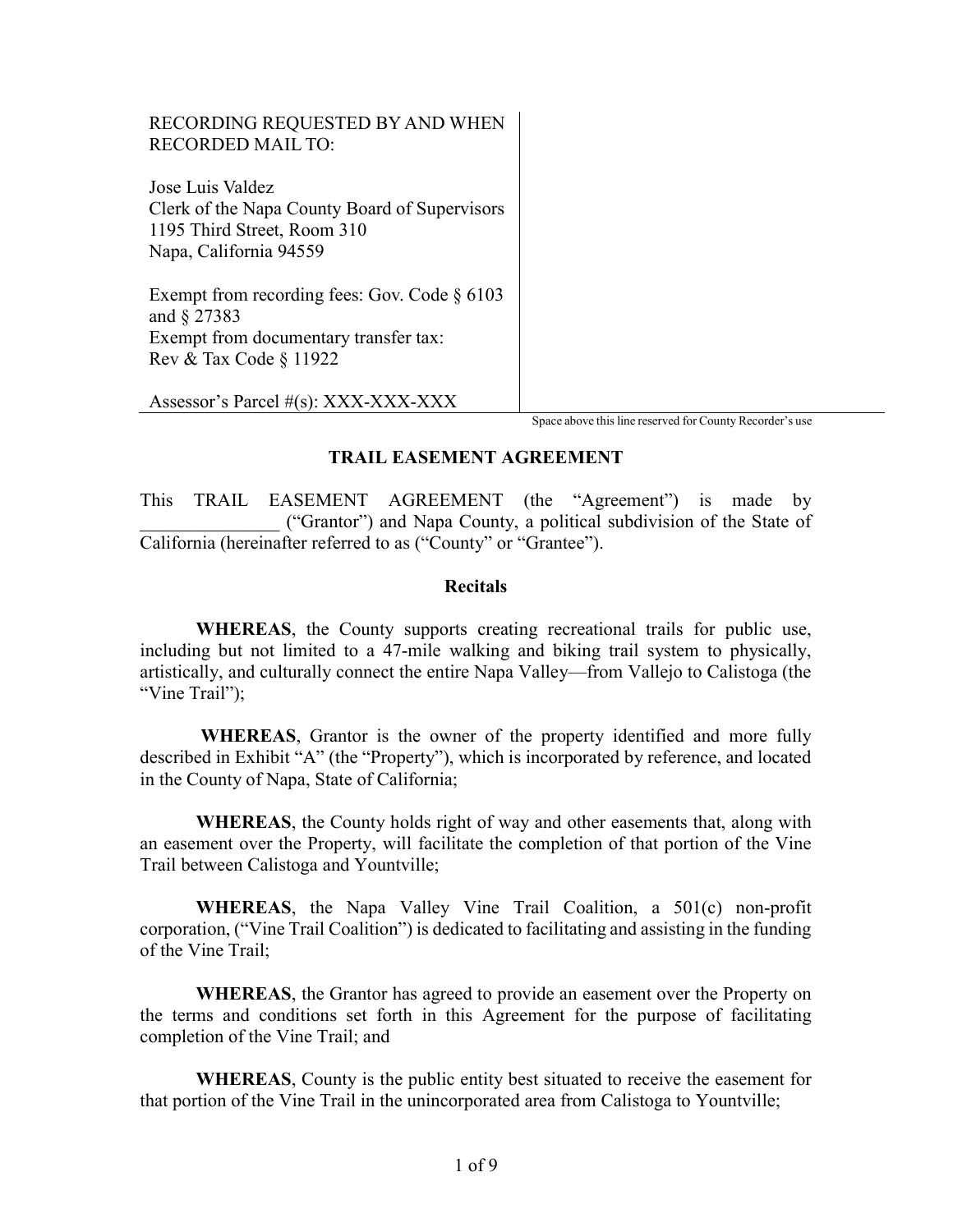NOW, THEREFORE, Grantor and County hereby agree as follows:

1. Recitals. The foregoing recitals are incorporated into this Agreement.

2. Trail Easement. The portion of the Property that is subject to this Agreement is a strip of land legally described and depicted in Exhibit "B" (the "Easement Area"), which is incorporated by reference herein. The right to use the Easement Area (the "Easement") includes the right of County to design, install, repair, improve, and maintain a paved and/or gravel trail, related drainage improvements, any and all utility lines and fixtures, including for utilities such as water, lighting, emergency telephone call boxes, or other telecommunications, and other improvements, for the use and benefit of public users of the Vine Trail. County shall cause all improvements to be designed and installed in accordance with all applicable codes and regulations.

3. Consideration. The undersigned Grantor acknowledges receipt of adequate consideration for Grantor's grant of the Easement herein, which includes the benefit of having the County construct a trail and other improvements that will enhance the Property.

4. Termination. If after the initial construction of the Vine Trail over the Easement Area, the Easement is not, at any time in the future, used by the general public as a pedestrian and bicycle trail for a continuous year, then Grantor shall have the right to provide County notice of Grantor's intent to terminate the Easement for lack of use by giving sixty (60) days prior written notice to the County in the manner set forth in Paragraph 15 (Notices). If the Easement Area remains unused by persons other than Grantor or Grantor's heirs, successors or assigns for (60) days after receiving Grantor's Notice of Intent to Terminate the Easement, then the Easement shall be deemed abandoned and County shall file a quitclaim to return the Easement to the Grantor or Grantor's heirs, successors or assigns. Closure of, or cessation of use upon, the Easement Area at times for repairs, maintenance, reconstruction or other improvement, due to acts of God or nature, or other causes beyond the reasonable control of County, shall not be deemed abandonment nor count towards said one year period. Additionally, Grantor (or its successor) may terminate this Agreement if, following the thirtieth (30th) anniversary of the Vine Trail opening for public use within the easement area of the last easement granted to County between Calistoga and Yountville, the County ceases making annual insurance payments pursuant to Paragraph 9B, as discussed in more detail below.

5. Restrictions on Use. Subject to Grantor's retained rights of use and access referenced in Paragraph 7 (Grantor's Use of the Easement Area) below, no motorized vehicles shall be permitted to use the Easement Area, save and except for emergency, public safety vehicles (police, fire and ambulance services), normal construction and maintenance vehicles, and motorized wheelchairs for use by handicapped users of the trail.

6. Maintenance. County shall operate and maintain the trail within the Easement Area with reasonable diligence and care to keep it free of graffiti and trash and in good condition and repair. County or its designee will in good faith take reasonable steps to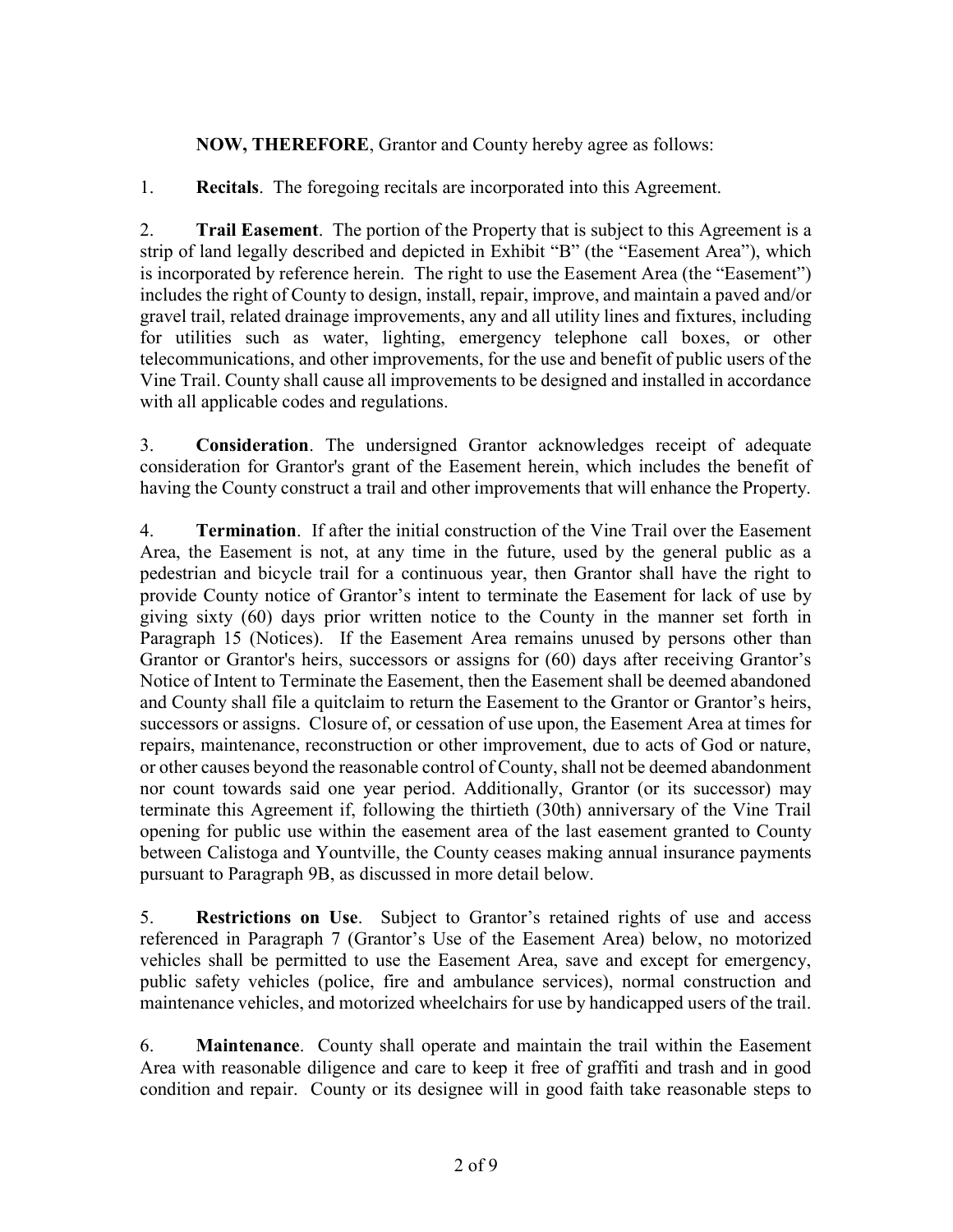resolve any damage or maintenance issue on the Easement Area that Grantor brings to the County's attention.

## 7. Grantor's Use of the Easement Area; Signage; and Fencing.

A. Grantor's Use of the Easement Area. The grant of this Easement shall not restrict in any way any and all lawful agricultural operations on Grantor's property outside the Easement Area. Grantor may use the Easement Area as reasonably necessary to carry out agricultural operations on the Property, including for access and turnarounds for farm vehicles and equipment. Subject to and without waiving any rights under Paragraph 10 (Indemnity), and without assuming an affirmative obligation to do so, Grantor, or Grantor's heirs, successors, and assigns, may at any time temporarily block public access to the Easement Area when, in their sole judgment, they determine that it is appropriate to do so in accordance with prudent agricultural practices or if they are engaged in abnormally dangerous activities that pose a threat to the health or safety of the users of the Easement Area.

B. Signage. County will post and maintain trail signs warning users of the Vine Trail that their use is at their own risk, that agricultural operations, including spraying, discing/plowing, burning and other operations are ongoing, that users must yield to farming vehicles and equipment on or adjacent to the trail, and must obey all laws at all times while using the trail.

C. Fencing. During the Vine Trail's design phase, if requested by Grantor, the project will include construction, and the County will thereafter maintain in good condition, a fence reasonably acceptable in design and location to both parties separating the Easement from the remainder of Grantor's property. County may also elect to install such a fence, subject to Grantor's reasonable approval as to design and location, at County's expense. Any fence installed by County shall not interfere with Grantor's rights to use the Easement Area for agricultural operations on the Property as referenced in Paragraph 7A, above.

8. Warranty. Grantor warrants to County that:

A. The Easement Area is, as of the date this Agreement is executed, free and clear of all liens or, if it is not, that Grantor has obtained and attached to this Easement as an exhibit the legally binding subordination of any mortgage, lien, or other encumbrance affecting the Easement Area as of the date of this Agreement.

B. To the best of Grantor's actual knowledge, no one has the legally enforceable right (for example, under a lease, easement or right-of-way agreement in existence as of the date this Agreement is executed by Grantor) to prevent the use of the Easement Area for the purposes contemplated by County herein.

C. To the best of Grantor's knowledge, the Easement Area is not contaminated with materials identified as hazardous or toxic under applicable law and no such materials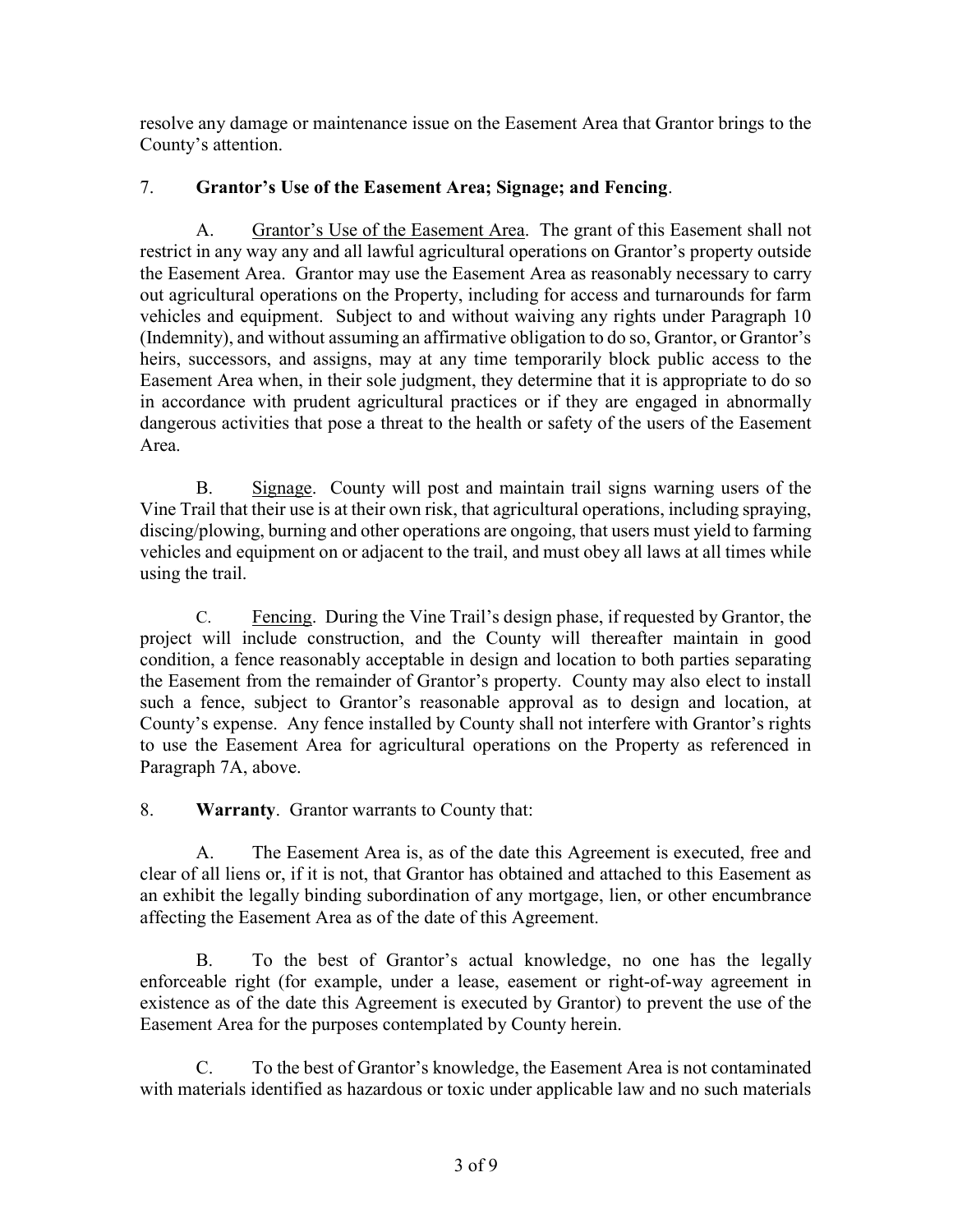have been stored or generated within the Easement Area, nor does Grantor have a reasonable basis, as of this Agreement's date, to suspect that such contamination may have occurred previously.

## 9. Insurance and Defense.

A. Condition of the Trail. Consistent with the County's defense and indemnification obligations in Paragraph 10, following the opening of the Vine Trail for public use in the Easement Area, County shall at all times maintain in full force and effect property damage and comprehensive general liability insurance coverage with an insurance carrier qualified to do business in the State of California, to insure both Grantor and County against property damage within the Easement Area or personal injury claims by any user of the trail arising out of the condition thereof, with limits of at least \$1,000,000 for property damage claims per occurrence and \$1,000,000 for personal injury or death claims per occurrence (with aggregate limits double each of those respective amounts), subject to whatever underlying self insurance County elects to maintain, as set forth in a letter from the County's risk/insurance manager to Grantor. County will provide Grantor with written evidence of such insurance/self insurance upon request.

B. Insurance for Agricultural Activities. In addition to the above insurance and in consideration of this Agreement and all other Vine Trail easements granted to County between Calistoga and Yountville, County agrees to pay \$75,000 per year to the Vine Trail Coalition (or a qualified successor organization approved by County) for the procurement, as available, of general liability and pollution liability coverage for activities including the normal operation of farm equipment and pesticide applications. The foregoing amount will be (i) payable each year in a lump sum on the anniversary of County's first payment under this subparagraph B, (ii) adjusted annually for inflation based on the increase (if any) of the U.S. Department of Labor's Consumer Price Index for All Urban Consumers in the San Francisco/Oakland/San Jose geographic area (or successor index) in the immediately preceding twelve (12) months, and (iii) will continue until this Agreement is terminated. Any insurance purchased by the Vine Trail Coalition or its qualified successor with these funds shall name the Vine Trail Coalition (or its successor), County, Grantor (or successor), and all other grantors of Vine Trail easements held by County between Calistoga and Yountville as named insureds. County shall make the first payment to the Vine Trail Coalition within thirty (30) days of its acceptance of all easements necessary for the construction of a contiguous trail from Calistoga to St. Helena. In its sole discretion, County shall have the right to pre-pay any portion of the payments provided for in this subparagraph B and will thereafter be relieved of its annual payment obligation for the corresponding number of years for which such pre-payment would substitute. Notwithstanding the foregoing, following the thirtieth (30th) anniversary of the Vine Trail's opening to the public within the easement area of the last Vine Trail easement granted to County between Calistoga and Yountville, the County may cease making the payments under this subparagraph B upon written notice to the other named insureds; provided that on receipt of such written notice, Grantor or Grantor's successor will have the right to terminate this Agreement in its sole discretion.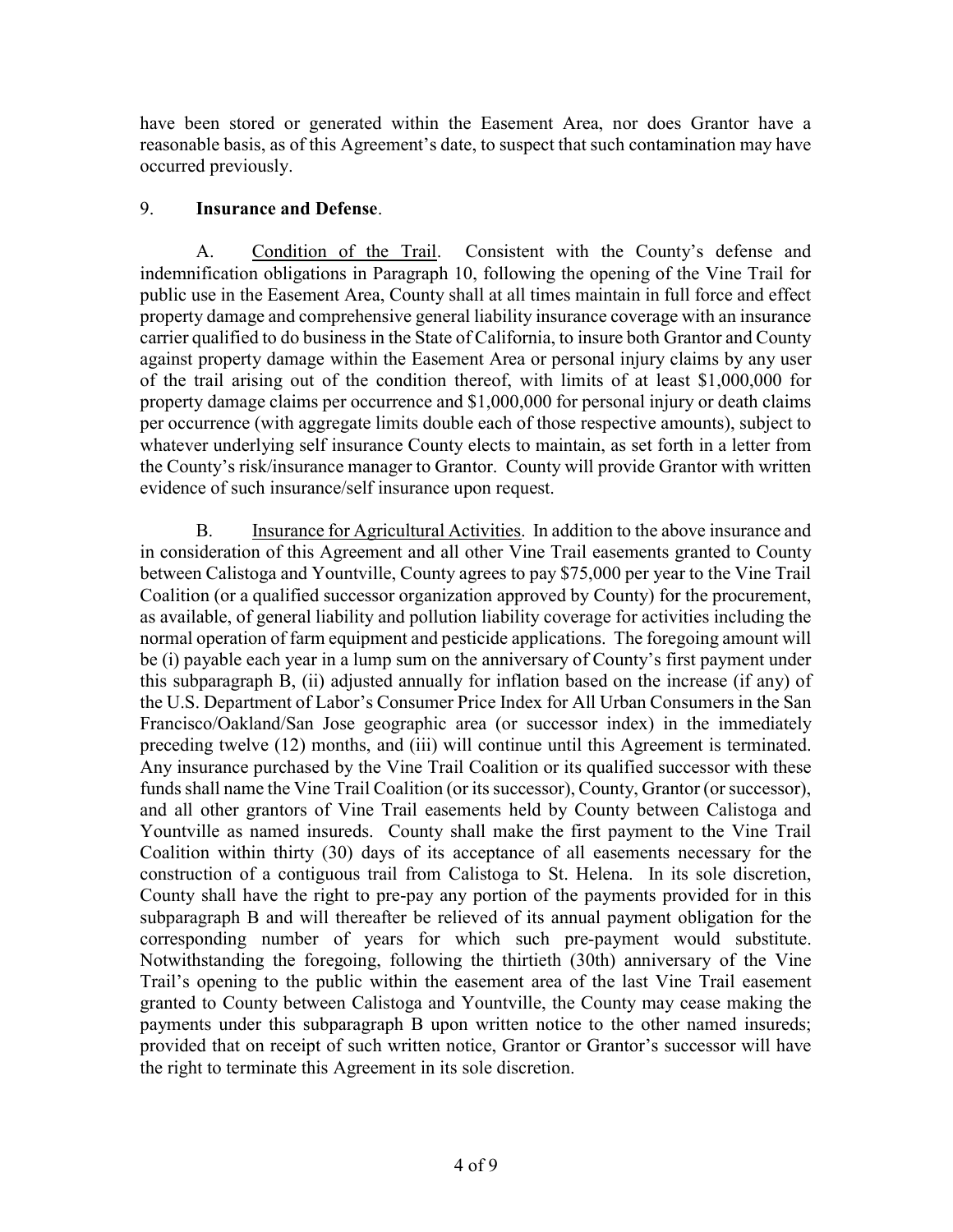#### 10. Indemnification.

A. County or its successors and assigns shall defend at its own expense, indemnify, and hold harmless Grantor and Grantor's successors (collectively, the "Grantor Parties") from and against all liabilities, costs, losses, orders, liens, judicial penalties, claims, demands, damages, expenses, or causes of action or cases, including without limitation reasonable attorneys' fees (collectively "Losses"), arising out of the design, maintenance, or condition of the Easement Area. The Grantor Parties shall have no responsibility for the operation, repair, or maintenance of the Easement Area, or warning of hazardous conditions on it, or the protection of the public or any third parties from risks relating to a condition of the Easement Area.

B. County's obligations under this Paragraph 10 expressly exclude defending, indemnifying, and holding harmless a Grantor Party for any of the following:

i. Any Losses founded on or resulting from the active negligence, negligence per se, or willful or malicious conduct of a Grantor Party.

ii. Instances where permission to enter the Easement Area or Property was granted to the injured person by a Grantor Party for consideration given by the injured person or by others on that person's behalf, other than any consideration given by County or the Vine Trail Coalition in consideration of this Easement Agreement.

iii. Injuries to any persons who are expressly invited onto the Easement Area or Property by a Grantor Party rather than merely permitted to come upon the Easement Area or Property by a Grantor Party.

C. County and Grantor, or their respective successors or assigns, shall notify the other party promptly in writing of any claim or assertion of Losses related to the entry or use of the Easement Area by members of the public. The parties shall cooperate with each other in the investigation, defense, and disposition of any claim arising out such entry or use, provided that nothing shall require either party to disclose any documents, records, or communications that are protected under the peer review privilege, attorney-client privilege, or other applicable privilege, or which are considered attorney work product.

11. Public Visitor Recreational Immunity. Any permission given by Grantor for entry by public recreational visitors on or over the Easement is given only for recreational purposes as defined in California Civil Code § 846, and the Grantor gives no assurance to public recreational visitors that such premises are safe for such purposes, nor confers upon the person to whom such permission has been granted the legal status of invitee or licensee to whom a duty of care is owed, nor assumes responsibility for or incurs any liability for any injury to person or property caused by any act of such person to whom permission has been granted except as otherwise provided in Section 846. It is the intent of this paragraph to preserve for Grantor any and all immunities provided for under California Civil Code § 846, California Government Code § 831.4, California Public Resources Code § 5075.4,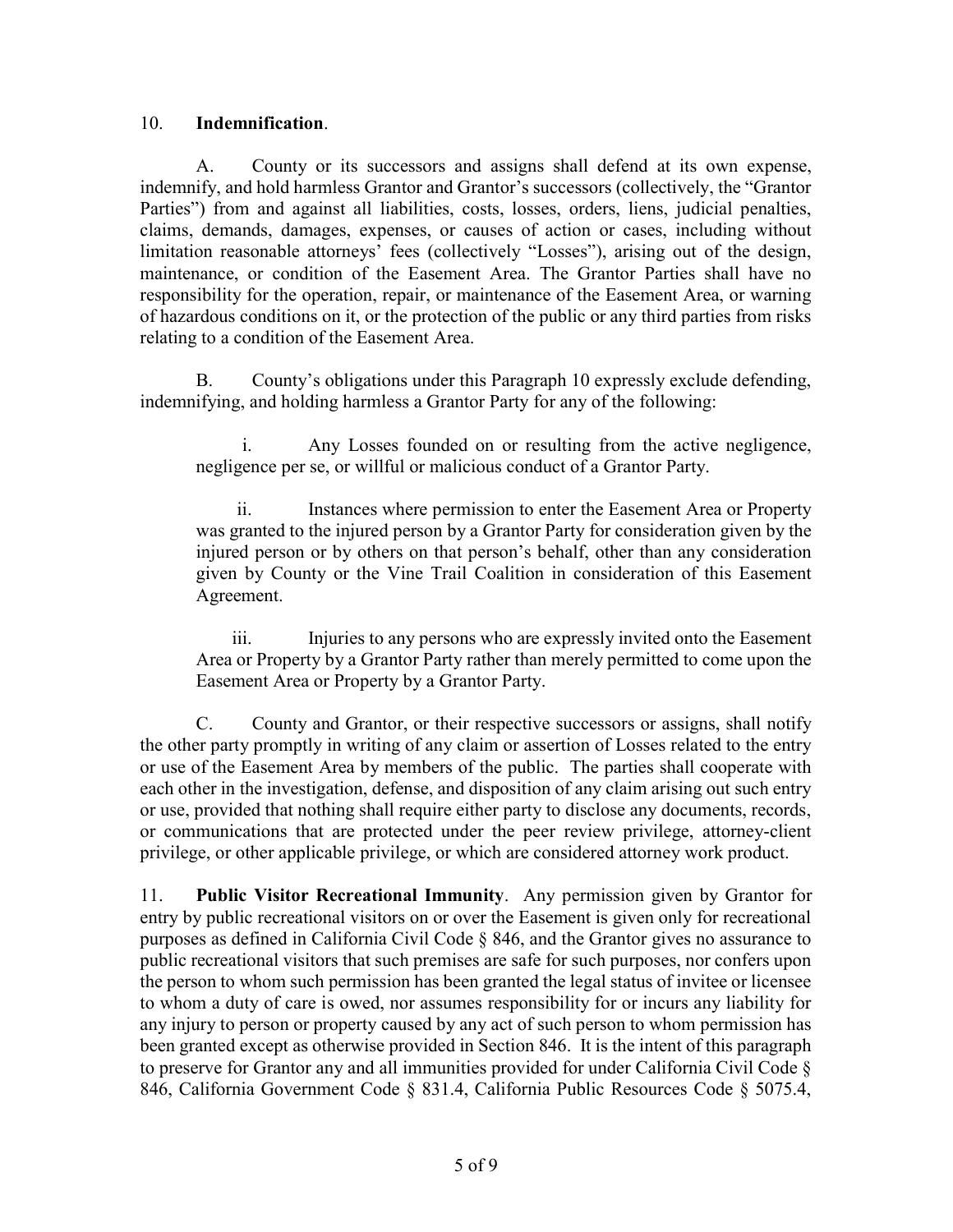and under any other applicable laws or statutes, now or hereafter in effect, eliminating or limiting to the fullest extent permitted by law Grantor's liability for, or providing immunity from, claims against Grantor by third parties. It is also the intent of this paragraph to preserve for County any and all immunities provided under California Government Code Sections 831.4 and 831.7 and under any other applicable laws or statutes, now or hereafter in effect, eliminating or limiting County's liability for, or providing immunity from claims against County by third parties. This paragraph is not intended to, nor shall it be construed to, limit, affect, or restrict any rights of either party or its officers, directors, agents, or employees to assert any claims against the other party to which it may otherwise by entitled under this Agreement.

The parties are directed to Civil Code  $\S$  846.1, which authorizes Grantor to be reimbursed by the California Department of General Services for reasonable attorneys' fees incurred in defending a claim alleging an injury or damages on real property used for a recreational trail where the claim is dismissed by the plaintiff or court, or where the Grantor prevails in the civil action.

12. Assignment of Rights. County may elect to assign any of its rights and responsibilities hereunder to construct, operate and/or maintain the trail, as permitted herein, to the State, another public entity or other qualified organization. By transferee's written acceptance and the recording of a deed conveying the Easement, any transferee agrees to be bound by the conditions and obligations assigned to County under this Agreement.

13. Run With the Land. The benefits and burdens of this Easement shall run with the title to the described properties of Grantor and County and shall inure to the benefit of and bind the parties hereto, and each of them, as well as their respective agents, heirs, assigns and successors in right, title or interest in or to all or any part of said properties at all times hereinafter. In any deed conveying an interest in all or part of the Easement Area, Grantor shall make reference to this Agreement and shall indicate it is binding upon all successors in interest in the Easement Area in perpetuity. Grantor's successor in interest will be responsible for notifying County or its assign of the successor's name(s), address(es), and status as Grantor's successor in interest.

14. Temporary Construction Easement. Grantor agrees to grant to Napa Valley Transportation Authority a Temporary Construction Easement that is three feet wider than the Easement Area depicted in Exhibit B, in a form substantially similar to the Temporary Construction Access Easement Agreement attached hereto as Exhibit C. The attached Temporary Construction Access Easement Agreement sets forth the timing and duration of Grantee's access to the Temporary Construction Easement, along with other terms and conditions governing the Temporary Construction Easement.

15. Entire Agreement. This Agreement together with the exhibits hereto, each of which are incorporated herein by this reference, constitutes the entire agreement of the parties with respect to the subject matter hereof and supersedes all prior oral or written agreements with respect thereto.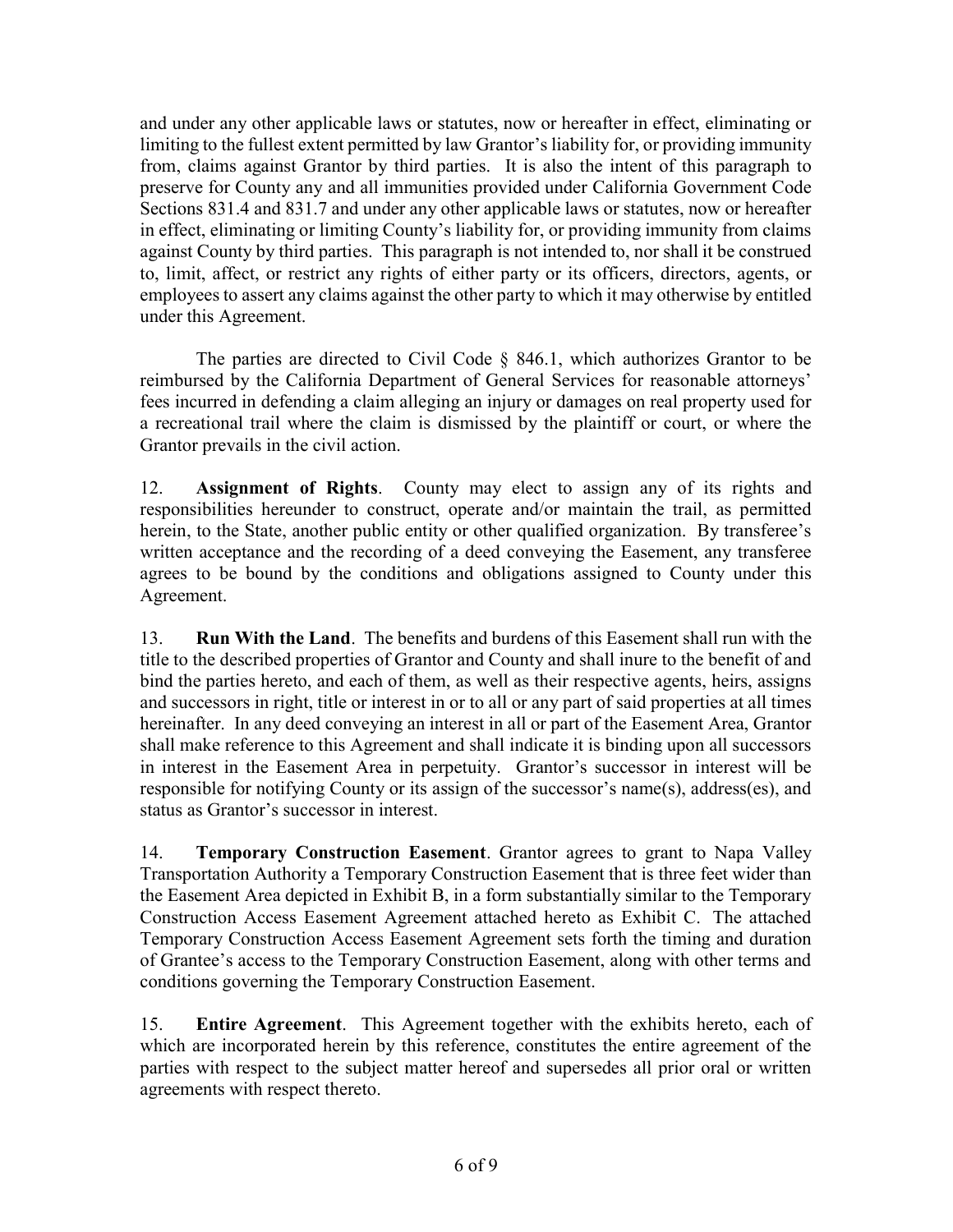16. Notices. Any notices required by this Agreement or correspondence between the parties shall be addressed as follows, unless the parties shall provide written notice of a change:

| <b>GRANTOR:</b> | <b>Name</b><br>Address<br>City, State ZIP                                                                                                                      |
|-----------------|----------------------------------------------------------------------------------------------------------------------------------------------------------------|
| COUNTY:         | <b>Public Works Director</b><br>Napa County<br>1195 Third Street, Suite 101<br>Napa, CA 94559                                                                  |
|                 | With a copy to (which copy shall not constitute notice):<br>Clerk of the Board of Supervisors<br>Napa County<br>1195 Third Street, Suite 303<br>Napa, CA 94559 |

Notice shall be delivered personally, including by messenger or courier, or by certified mail, return receipt requested, postage prepaid. Notices shall be deemed to have been duly given (a) if delivered personally, on the date of delivery; (b) if transmitted by certified mail, on the earlier of (i) the second (2nd) business day after the date of such mailing, or (ii) the date of receipt. The addresses and addressees may be changed by giving written notice of such change in the manner provided herein for giving notice. Unless and until such written notice is received, the last address and addressee as stated by written notice, or as provided herein if no written notice or change has been sent or received, shall be deemed to continue in effect for all purposes hereunder.

## 17. Interpretation.

A. This Easement shall be interpreted under the laws of the State of California, resolving any ambiguities and questions of the validity of specific provisions so as to give maximum effect to its public access purpose.

B. Unless specifically stated and attached to this Easement, references to specific authorities in this Easement shall be to the statute, rule, regulation, ordinance, or other legal provision that is in effect at the time this Easement becomes effective.

C. No provision of this Easement shall constitute governmental approval of any improvements, construction, or other activities that may be permitted under this Easement.

18. Severability. If any term, provision, covenant, condition, or restriction of this Easement is held by a court of competent jurisdiction to be unlawful, invalid, void,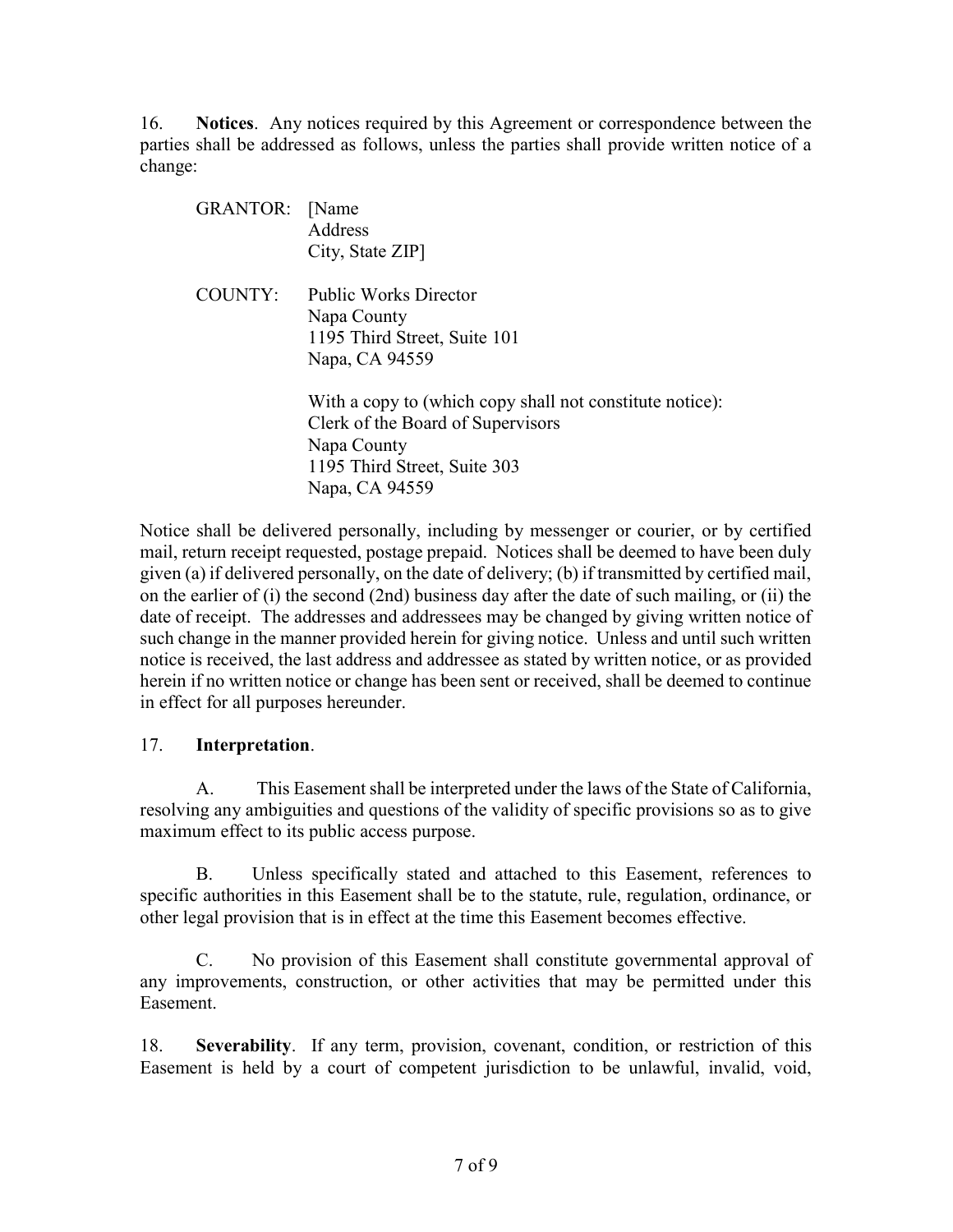unenforceable, or not effective, the remainder of this Easement shall remain in full force and effect and shall in no way be affected, impaired, or invalidated.

19. Recordation. This Agreement evidencing the Easement shall be recorded in the official records of Napa County.

20. Third Party Beneficiaries. Except to the extent the Vine Trail Coalition is named for the sole purpose of receiving and subsequently procuring additional insurance as may be available, nothing under this Agreement is intended to create any rights or interests in any third parties.

# [SIGNATURE PAGE TO FOLLOW]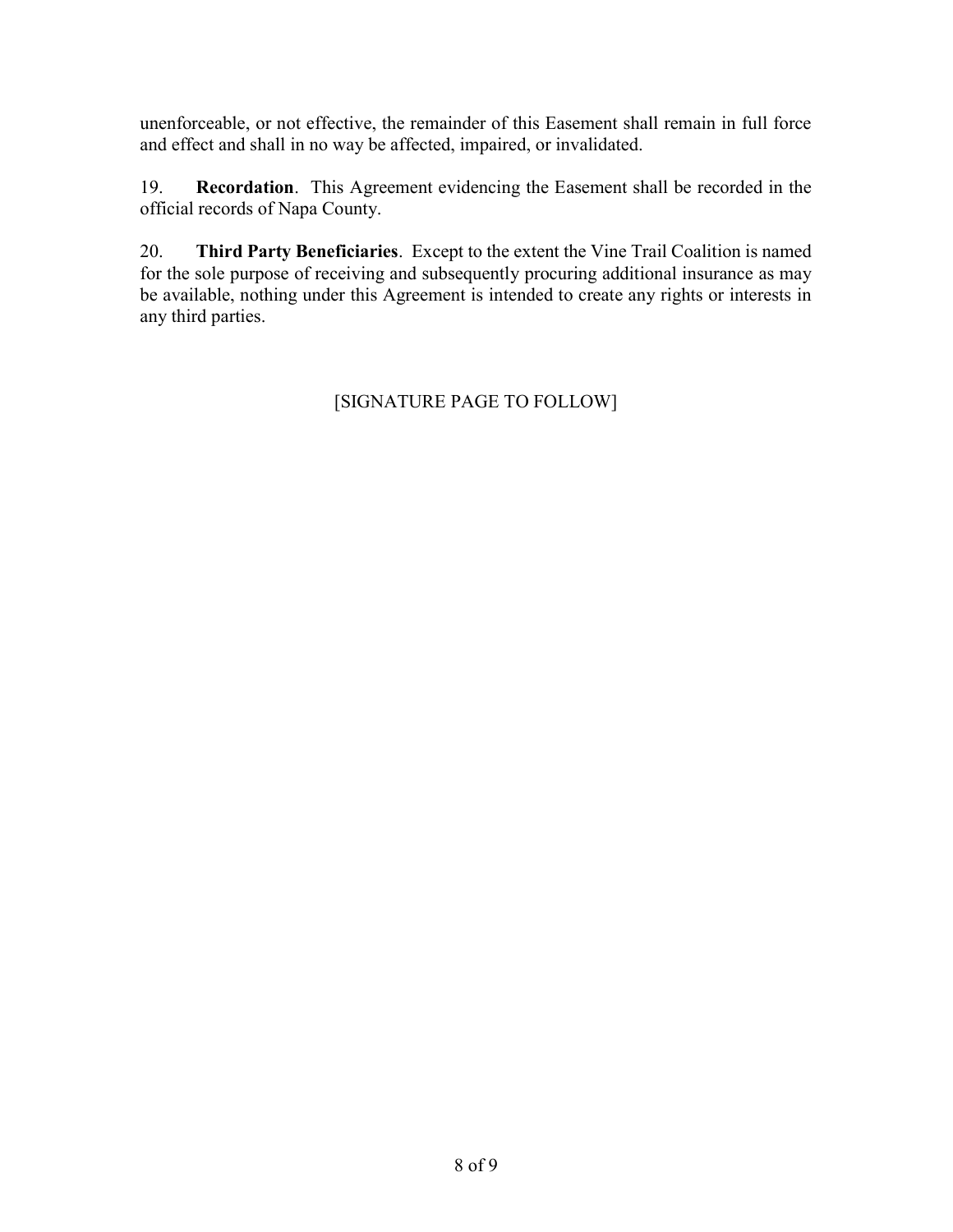IN WITNESS WHEREOF, this Agreement was executed by the parties hereto as of the date this Agreement is executed below.

"Grantor"

 NAPA COUNTY, a political subdivision of the State of California

 $\mathbf{By}$ 

l

l

 RYAN GREGORY, Chair Board of Supervisors

## "COUNTY"

| APPROVED AS TO FORM      | APPROVED BY THE NAPA                                                     | ATTEST: Jose Luis Valdez |
|--------------------------|--------------------------------------------------------------------------|--------------------------|
| Office of County Counsel | <b>COUNTY</b>                                                            | Clerk of the Board of    |
|                          | <b>BOARD OF SUPERVISORS</b>                                              | Supervisors              |
| Bv:                      |                                                                          |                          |
| Deputy County Counsel    | Date: $\frac{1}{\sqrt{1-\frac{1}{2}}\left\vert \frac{1}{2} \right\vert}$ |                          |
|                          | Processed By:                                                            | Bv:                      |
| Date:                    |                                                                          |                          |
|                          |                                                                          |                          |
|                          | Deputy Clerk of the Board                                                |                          |
|                          |                                                                          |                          |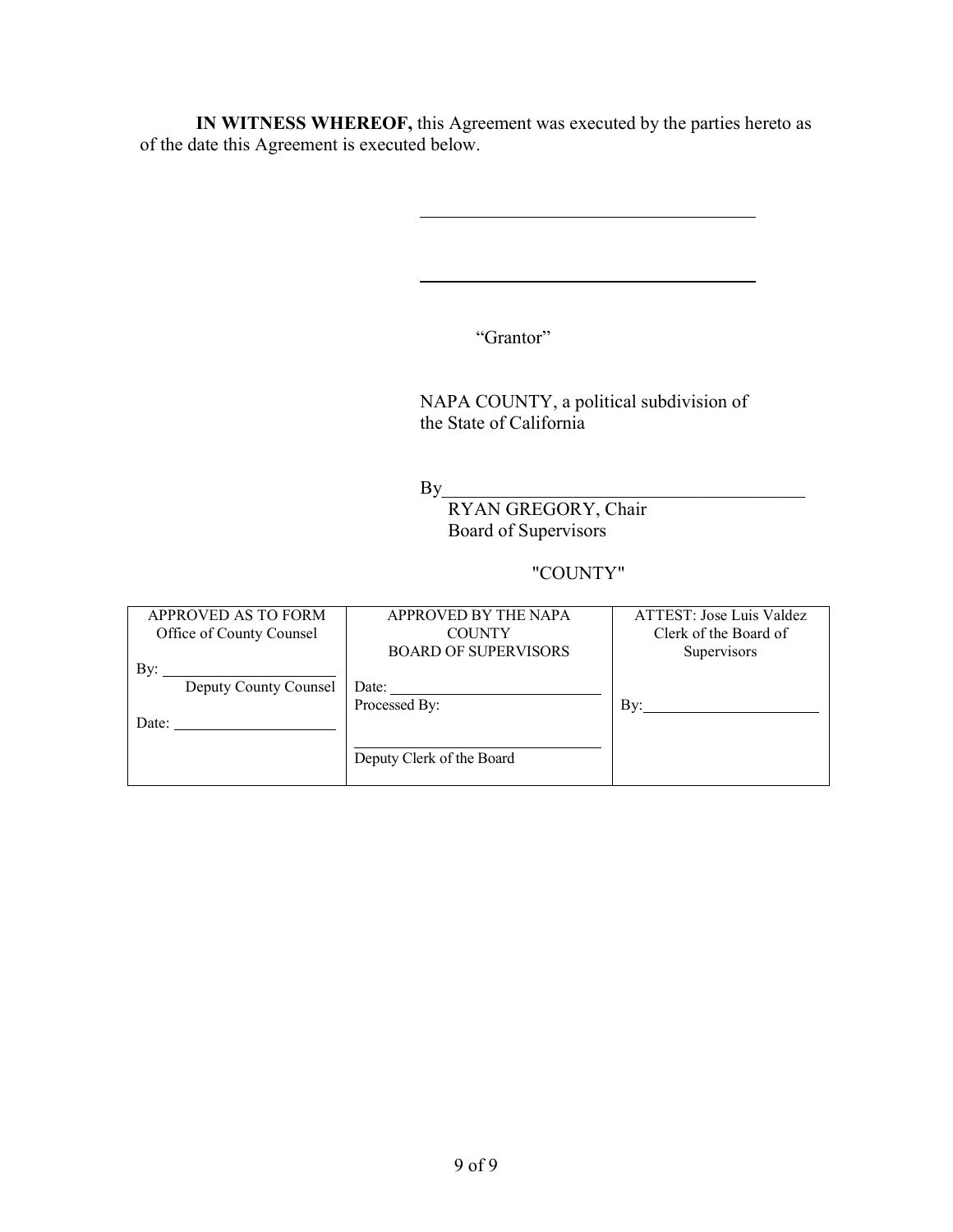# EXHIBIT A

[Legal description and address of Grantor's property, including assessor's map]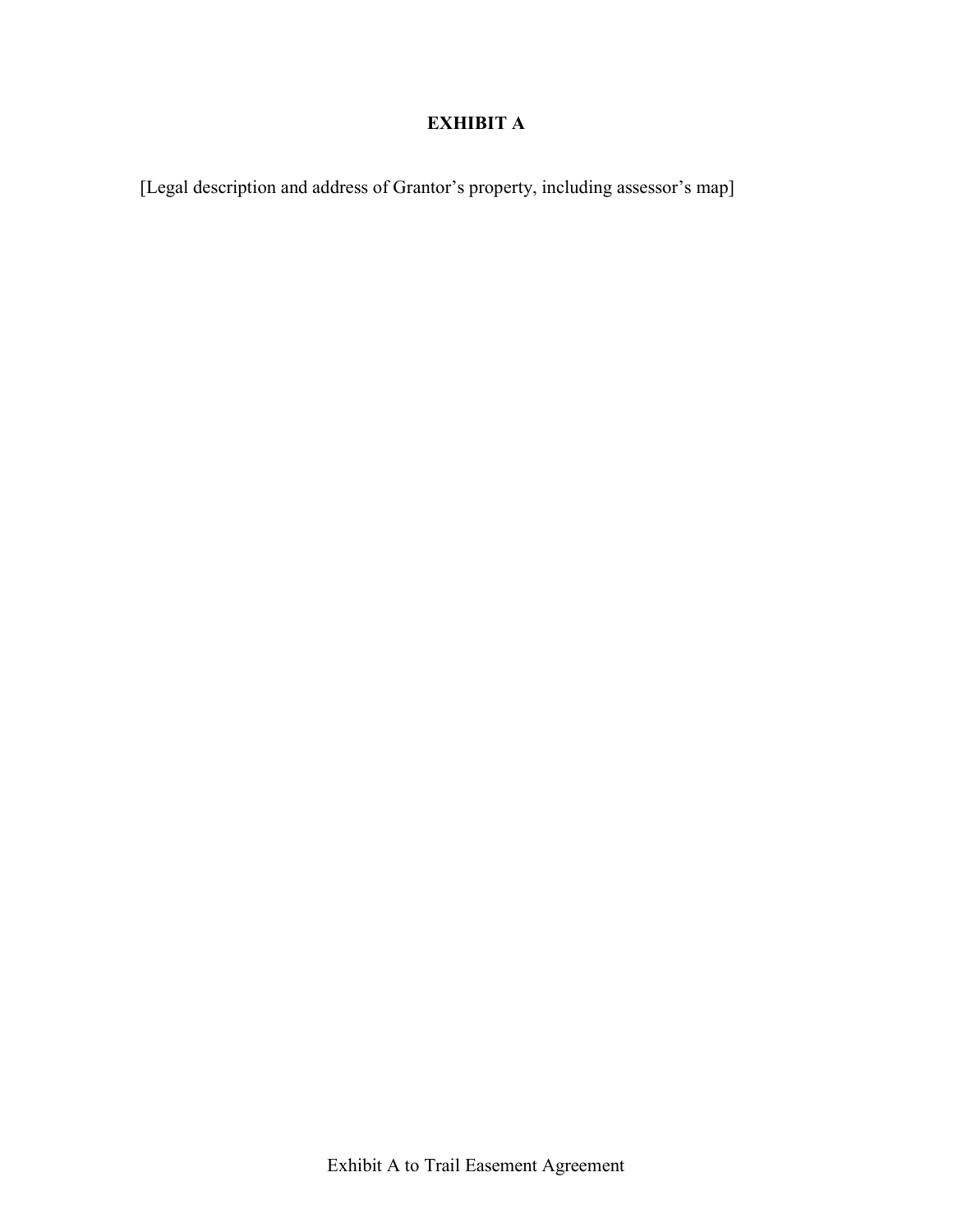#### EXHIBIT B

 Legal description of easement (preferably including assessor's or other map showing at least approximate location on Grantor's property)

 A strip of land, [##] feet in width, located in the County of Napa, State of California, more particularly described as follows: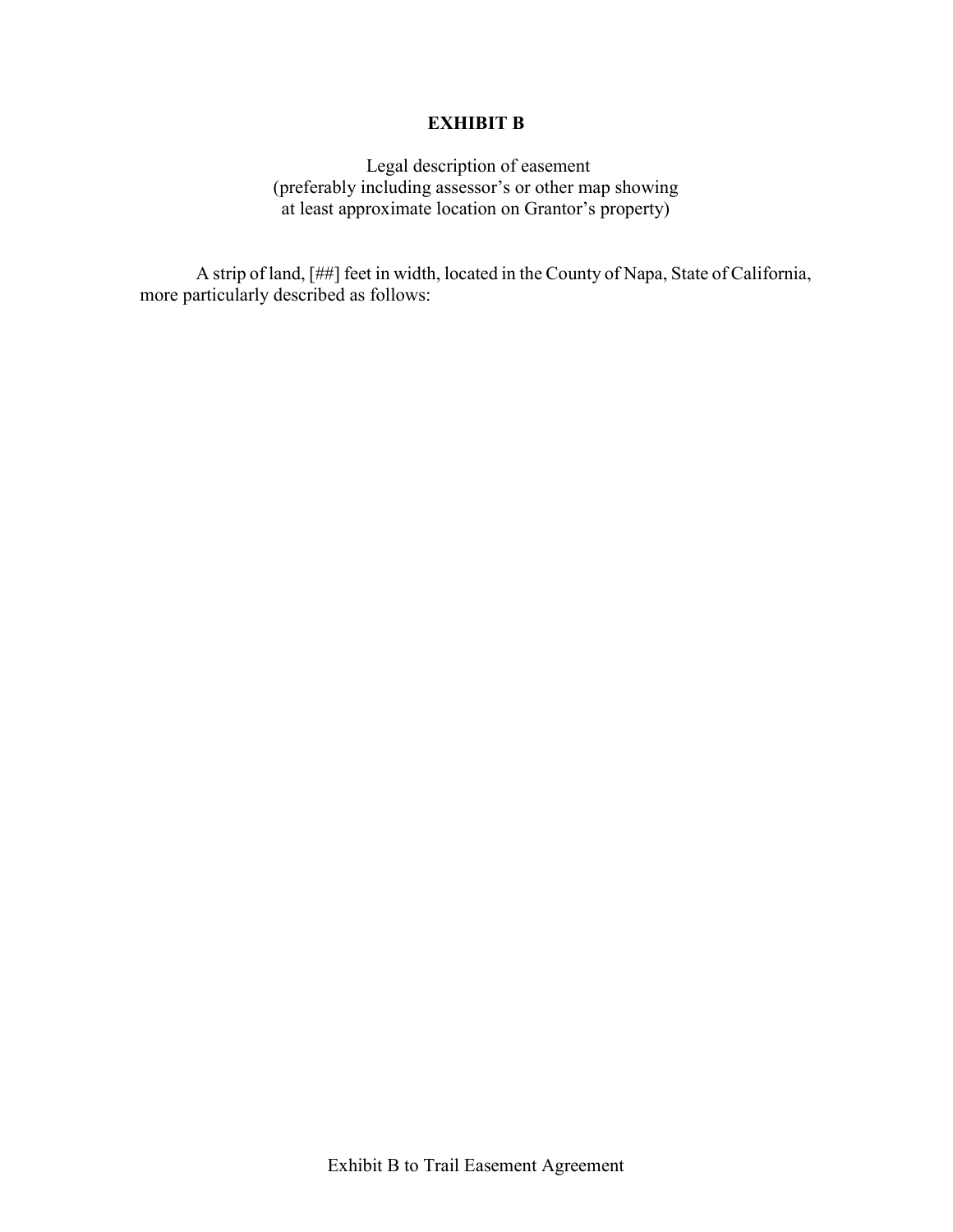#### EXHIBIT C

#### TEMPORARY CONSTRUCTION ACCESS EASEMENT AGREEMENT

 THIS TEMPORARY CONSTRUCTION ACCESS EASEMENT **AGREEMENT** (this "Agreement") is entered into this day of  $\qquad \qquad$ , 20, by **PROPERTY OWNER**, whose legal address is  $\qquad \qquad$ , Napa, CA ##### (collectively, the "Grantor"), and the NAPA VALLEY TRANSPORTATION AUTHORITY, a joint powers authority in the County of Napa, State of California, whose address is 625 Burnell Street, Napa, CA 94559 ("NVTA" or "Grantee") (collectively, the "Parties").

 For a valuable consideration, the receipt and sufficiency of which is acknowledged, and the further consideration of the covenants and agreements set forth below, Grantor hereby conveys, transfers, and delivers to the Grantee its contractors, consultants, subcontractors, subconsultants, materialmen, suppliers, workers, successor and assigns, a non-exclusive Temporary Construction Access Easement (the "Temporary Construction Easement") for the real property described in **Exhibit A**, a copy of which is attached and incorporated by this reference (the "Temporary Easement Property"), to facilitate the NVTA's construction of public bike and pedestrian pathway/trail and other related improvements in the vicinity of the Temporary Easement Property (the "Project").

 This Temporary Construction Easement is granted in accordance with, and subject to, the following terms, conditions, requirements, and limitations:

1. The Temporary Construction Easement is granted for vehicular and pedestrian ingress and egress to and from the Temporary Easement Property and for Grantee's use to do all things reasonably necessary to construct and install the Project including, but not limited to, the transport, stockpiling and storage of construction materials, soil, equipment and vehicles. Upon expiration of the Temporary Construction Easement, the Grantee, at its sole cost and expense, shall restore the Temporary Easement Property to substantially the same condition it was in prior to Grantee's use. Grantee shall not leave any rubbish or debris on or about the Temporary Easement Property. The term of this Agreement shall begin five days after the date written notice is mailed by U.S. mail to Grantor by Grantee and shall extend therefrom for twenty-four months or until the Project has been completed, whichever first occurs. NVTA may extend the Temporary Construction Easement for one (1) additional six (6) month period by giving written notice to Grantor on or before the expiration of the Temporary Construction Easement.

2. Upon termination of this Agreement, all covenants in this instrument are released (other than Grantee's restoration obligations set forth in Paragraph 1, Grantee's indemnification obligations set forth in Paragraph 3, all of which shall survive the expiration or termination of this Agreement) and the Temporary Easement Property shall be considered free and clear of any restriction or any right or privilege attaching to the grant of the Temporary Construction Easement set forth in this Agreement. Upon request by Grantor, Grantee shall execute any documents reasonably requested by Grantee to confirm the termination of this Agreement.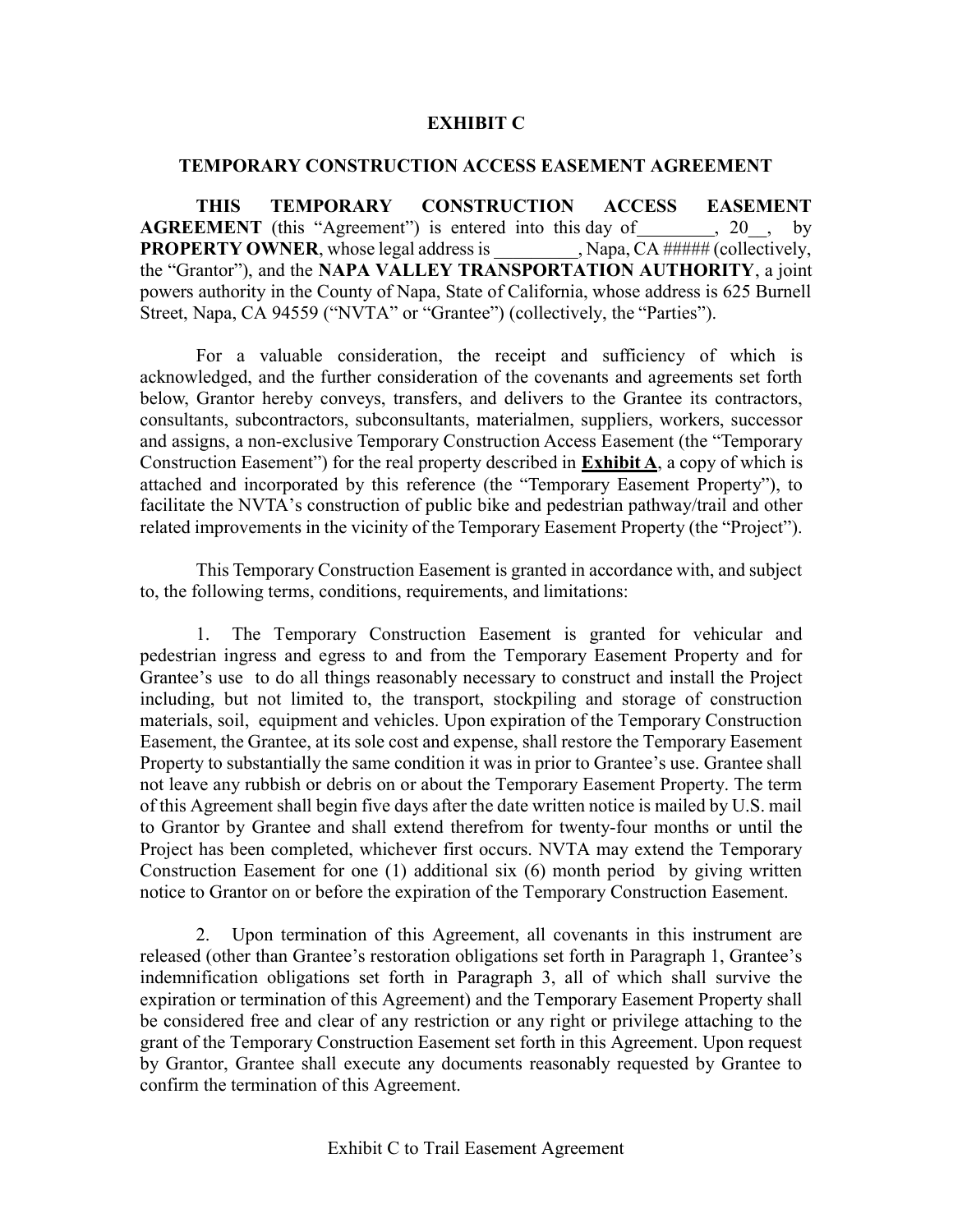3. The Temporary Construction Easement shall allow NVTA and its contractors, consultants, subcontractors, subconsultants, materialmen, suppliers, workers, successors, and assigns thereof to use the Temporary Easement Property during the completion of the Project. Grantee shall use the Temporary Easement Property solely for the purpose described in Paragraph 1 and for no other purpose. In no event may any use of the Temporary Easement Property by NVTA and its contractors, consultants, subcontractors, subconsultants, materialmen, suppliers, workers, successors, and assigns thereof violate any applicable law, rule or regulation relating to the Temporary Easement Property or materially impact Grantor's normal business operations in the adjacent property. To the extent allowed by law, NVTA shall indemnify and hold the Grantor harmless against any claim of liability or loss from personal injury or property damage resulting from or arising out of the negligence or willful misconduct of NVTA and its contractors, consultants, subcontractors, subconsultants, materialmen, suppliers, workers, successors, and assigns thereof, except to the extent such claims or damages may be due to or caused by the negligence or willful misconduct of Grantor or its employees, contractors or agents.

4. Grantor covenants and agrees that it is the fee owner of the Temporary Easement Property and that it has the authority to grant this Temporary Construction Easement to NVTA.

5. Grantor warrants that no building, structure, or other above or below ground obstruction that may interfere with the purposes for which this Temporary Construction Easement is granted may be placed, erected, installed or permitted upon the Temporary Easement Property during the term hereof except for existing improvements, if any. The Grantor further agrees that in the event the terms of this Temporary Construction Easement are violated, that such violation shall immediately be corrected by the Grantor at Grantor's sole expense upon receipt of written notice from Grantee.

6. Grantor reserves all rights attendant to its ownership of the Temporary Easement Property, including but not limited to the use and enjoyment of the Temporary Easement Property for all purposes not inconsistent with the terms and conditions of this Agreement.

7. All notices provided for herein shall be in writing and shall be personally delivered or mailed by registered or certified United States mail, postage prepaid, return receipt requested, to the parties at the addresses given below or at such other address that may be specified by written notice in accordance with this paragraph:

| If to Grantor:  | <b>Property Owner</b><br>address<br>Napa, $CA$ ##### |
|-----------------|------------------------------------------------------|
| With a copy to: | Attorney<br>address                                  |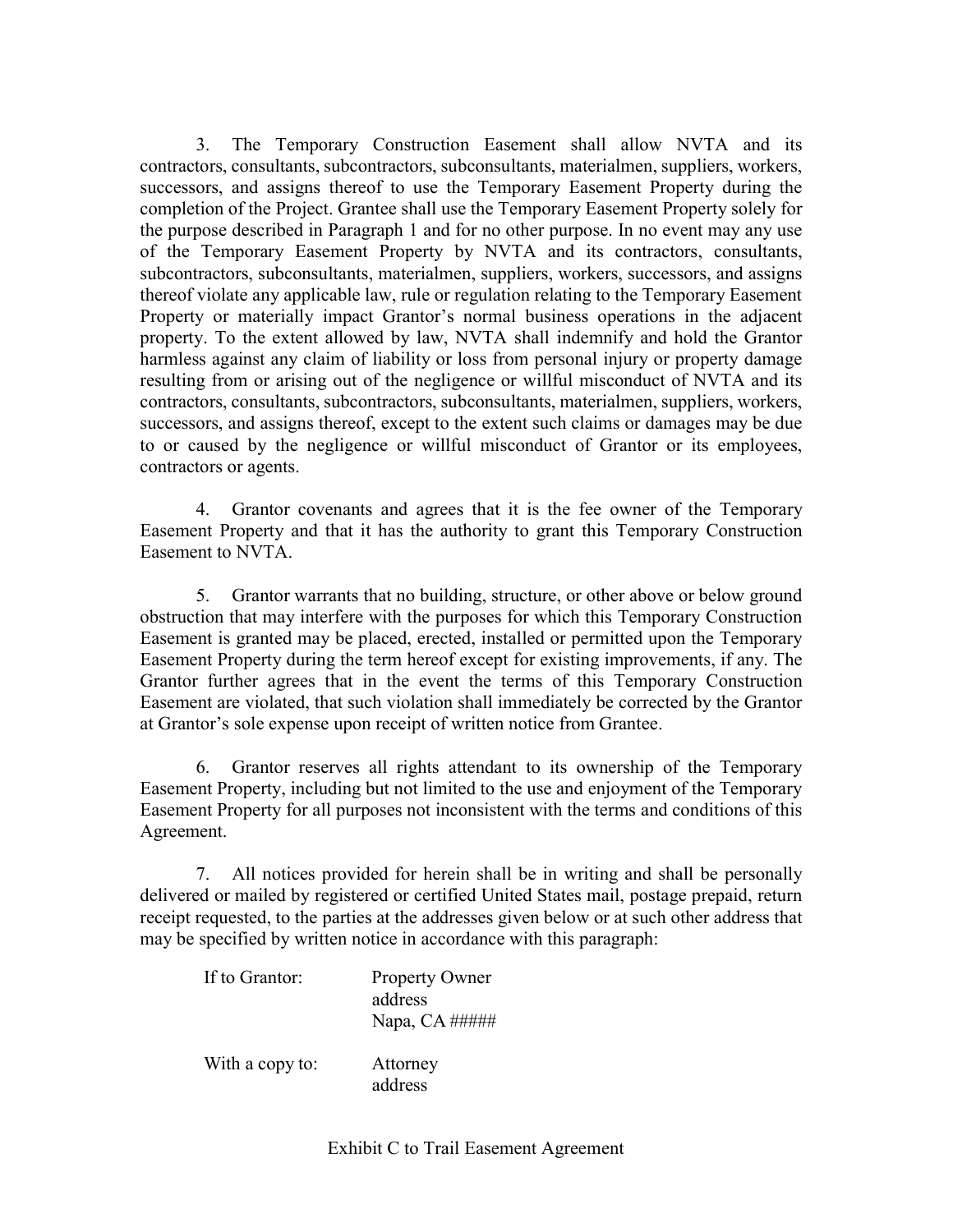| If to Grantee: | Napa Valley Transportation Authority |
|----------------|--------------------------------------|
|                | Attn: Executive Director             |
|                | 625 Burnell Street,                  |
|                | Napa, CA 94559                       |

8. This Agreement represents the entire agreement between the Grantor and NVTA as relates to the Temporary Construction Easement and supersedes all prior negotiations, representations, or agreements, either written or oral. Any amendments to this Agreement must be in writing and signed by both the Executive Director and the Grantor.

9. Each and every term, condition, or covenant of this Agreement is subject to and shall be construed in accordance with the provisions of California law. Venue for any action arising out of this Agreement shall be in the District Court in the County of Napa, California.

10. The benefits and burdens of the Temporary Construction Easement shall inure to the benefit of and be binding upon the parties hereto and their respective successors and assigns.

11. This Agreement shall not be recorded, but shall nevertheless become effective upon full execution by all parties and delivery of same to the NVTA.

IN WITNESS WHEREOF, the parties have executed this Agreement as of the day and year first set forth above.

GRANTOR:

**Owner** 

Owner

## GRANTEE:

## Napa Valley Transportation Authority, Napa

By:

l

Kate Miller, Executive Director, Authorized pursuant to Resolution No.

By: Its:

[Notary blocks for all signatories to this document follow].